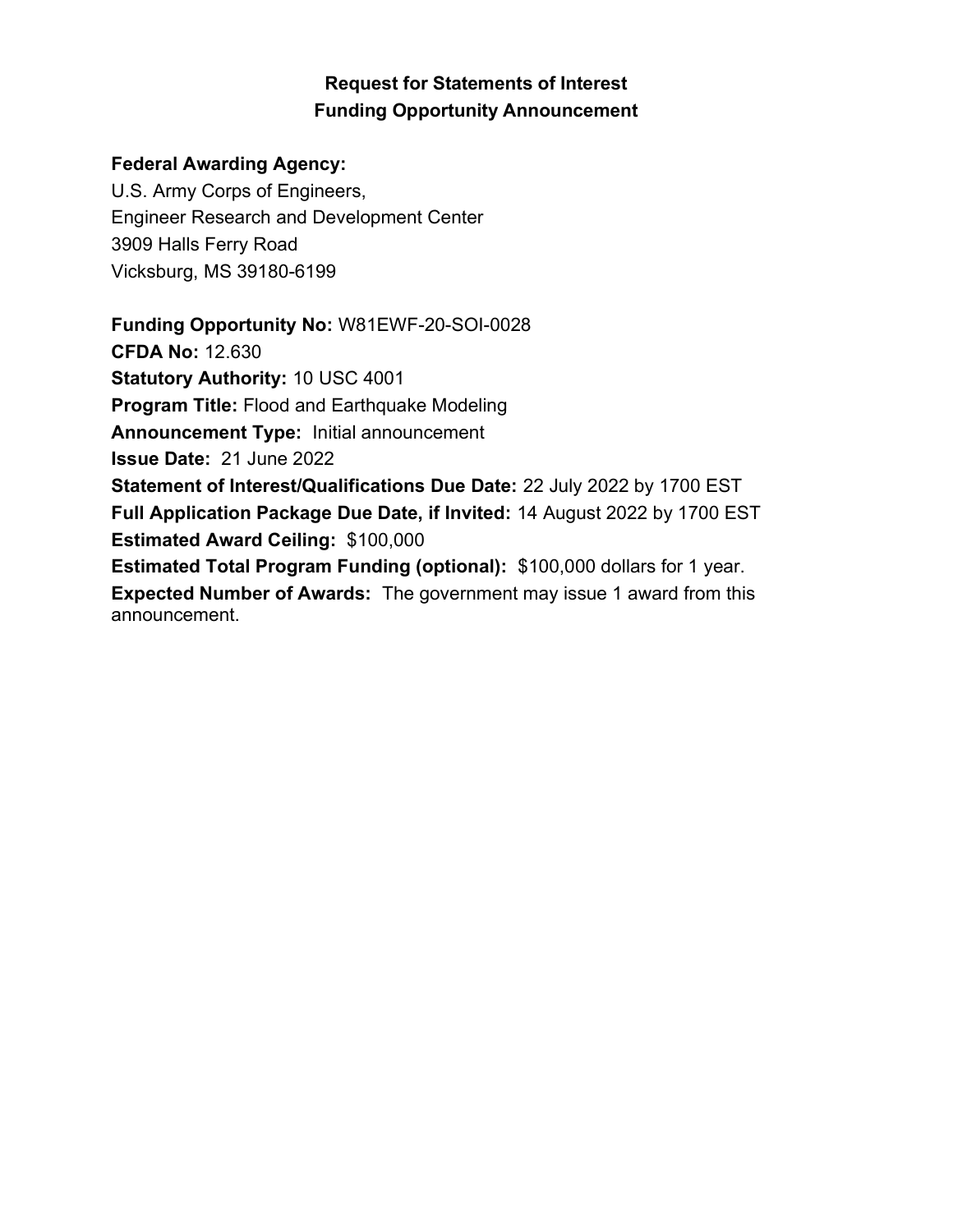## Section I: Funding Opportunity Description

## Background:

There are approximately 740 dams and over 1,600 levees across the United States that protect neighborhoods, businesses and public places during heavy rain events that cause extreme flooding. A large portion of these structures are in seismically active regions. Additionally, the average age of these structures is 60 years which is rapidly approaching their effective design life. As these structures are assessed within the risk framework adopted by USACE, failure modes associated with seismic activity often result in conflicting results for certain foundation and embankment soil types. Therefore, there is a need to perform research to clear these discrepancies to ensure the economic and life safety benefits provided by these structures is measured accurately.

## Brief Description of Anticipated Work:

This agreement represents an opportunity for research into the current state of practice and research needs of earthquake engineering. To accomplish this, the following is anticipated:

- 1. Current state of practice: Conduct research into the current methods of design and analysis. The current standards and methods of assessing risk for risk driving failure modes will be included.
- 2. Workshop: Invite seismic experts from government researchers and academia to participate in a workshop. Potential areas of research may be field investigation (geotechnical and geophysical), laboratory testing, analytical and numerical modeling methods, machine learning techniques for data analyses.
- 3. Documentation: Document findings in a peer-reviewed technical report which will be publicly available.

#### Public Benefit:

Dams and levees protect neighborhoods, businesses, and public spaces which provide a public benefit for economic and life safety purposes. Research into design practices, rehabilitation, and response significantly benefits the public by ensuring these structures are safe and reliable over time and/or under stress. Advancements in this field also provide educational opportunities through this partnership.

#### Section II: Award Information

1. Responses to this Request for Statements of Interest will be used to identify potential investigators for studies to be sponsored by the Engineer Research and Development Center through a Cooperative Agreement to provide seismic research into the current state of practice and needed research related to earthquake engineering. The estimated level of funding for FY22 is approximately \$100,000.

#### Government Involvement:

ERDC researchers will work with the selected investigator(s) to review/evaluate the current state of practice with regard to earthquake engineering. ERDC will also participate with the investigator(s) in conducting a workshop with subject matter experts in this field to develop the most appropriate research directions for earthquake engineering that impacts embankment design and rehabilitation. The selected investigator(s) are expected to actively participate with ERDC researchers in the production of final reports and peerreviewed journal articles that describe research outcomes.

## Section III: Eligibility Information

- 1. Eligible Applicants This opportunity is restricted to non-federal partners of the Gulf Coast Cooperative Ecosystems Studies Unit (CESU).
- 2. Cost Sharing This action will be 100% funded by USACE.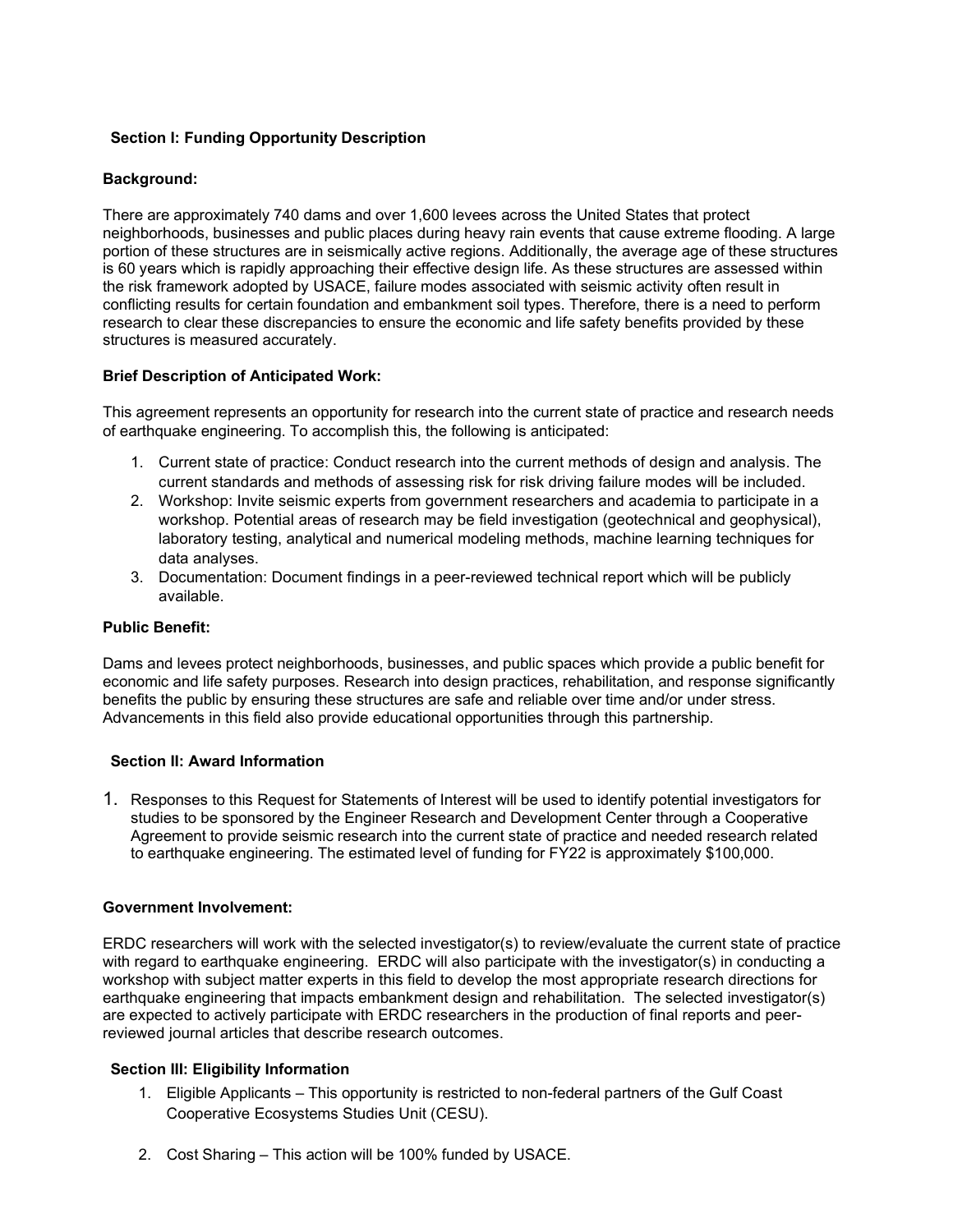## Section IV: Application and Submission Information – Two Phase Process

## Phase I: Submission of a Statement of Interest/Qualifications.

- 1. Materials Requested for Statement of Interest/Qualifications:
	- a. Please provide the following via e-mail attachment to: derek.a.howard@usace.army.mil (Maximum length: 2 pages, single-spaced 12 pt. font).
		- 1. Name, Organization and Contact Information
		- 2. Brief Statement of Qualifications (including):
			- Biographical Sketch,
			- Relevant past projects and clients with brief descriptions of these projects,
			- Staff, faculty or students available to work on this project and their areas of expertise,
			- Any brief description of capabilities to successfully complete the project you may wish to add (e.g. equipment, laboratory facilities, greenhouse facilities, field facilities, etc.).

Note: A proposed budget is NOT requested at this time.

The administrative point of contact is Derek Howard, 601-634-3310; derek.a.howard@usace.army.mil

2. Statement of Interest/Qualifications shall be submitted NO LATER THAN 22 July 2022 by 1700 **FST** 

Based on a review of the Statements of Interest received, an investigator or investigators will be invited to move to Phase II which is to prepare a full study proposal. Statements will be evaluated based on the investigator's specific experience and capabilities in areas related to the study requirements.

## Phase II: Submission of a complete application package to include a full technical proposal including budget, if invited.

1. Address to Request Application Package

The complete funding opportunity announcement, application forms, and instructions are available for download at Grants.gov.

The administrative point of contact is Derek Howard; 601-634-3310; derek.a.howard@usace.army.mil

2. Content and Form of Application Submission

All mandatory forms and any applicable optional forms must be completed in accordance with the instructions on the forms and the additional instructions below.

- a. SF 424 R&R Application for Federal Assistance
- b. Full Technical Proposal Discussion of the nature and scope of the research and technical approach. Additional information on prior work in this area, descriptions of available equipment, data and facilities, and resumes of personnel who will be participating in this effort should also be included.
- c. Cost Proposal/Budget Clear, concise, and accurate cost proposals reflect the offeror's financial plan for accomplishing the effort contained in the technical proposal. As part of its cost proposal, the offeror shall submit cost element breakdowns in sufficient detail so that a reasonableness determination can be made. The SF 424 Research & Related Budget Form can be used as a guide but is required if the subrecipient uses it. The cost breakdown should include the following, if applicable: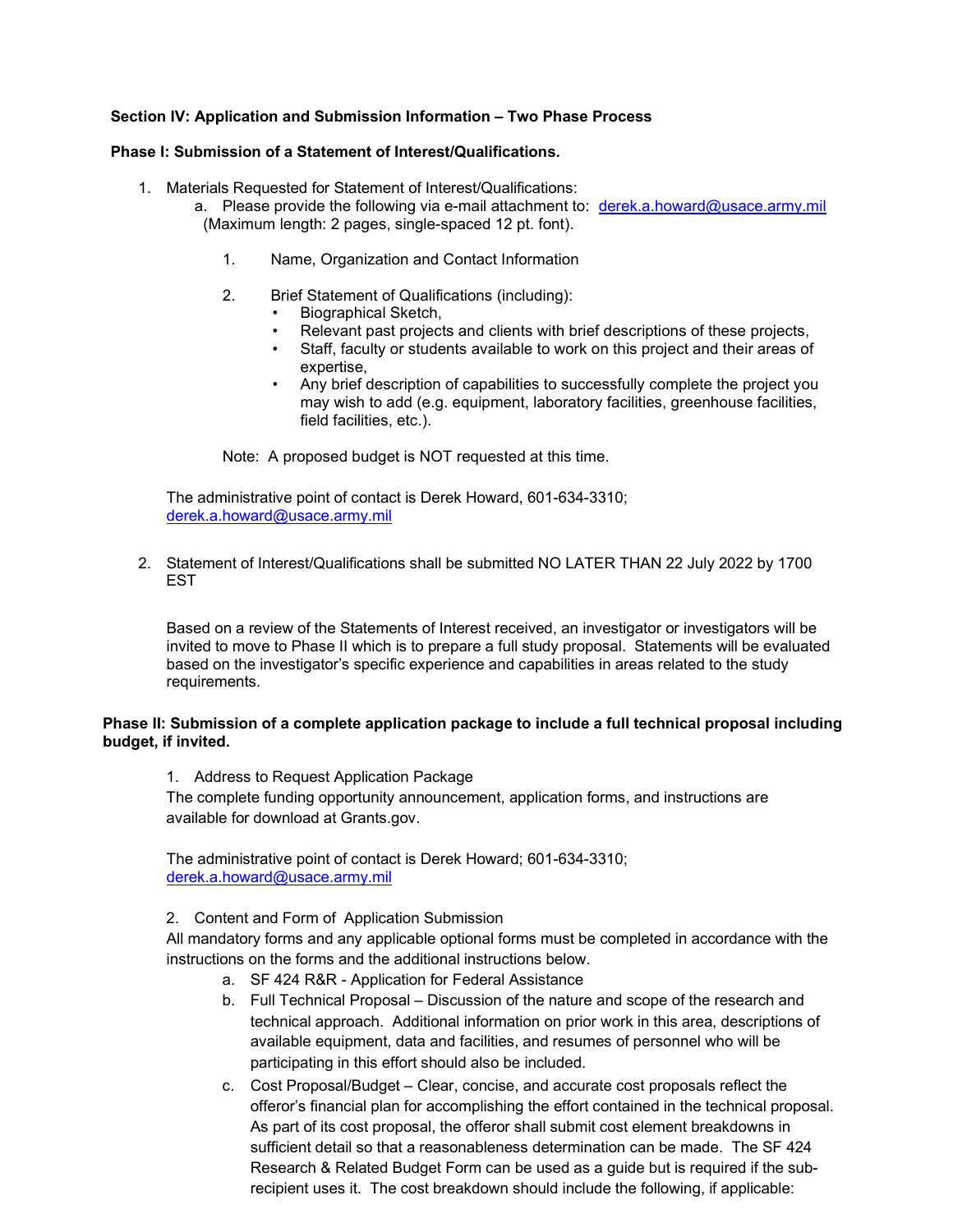- 1. Direct Labor: Direct labor should be detailed by level of effort (i.e. numbers of hours, etc.) of each labor category and the applicable labor rate. The source of labor rates shall be identified and verified. If rates are estimated, please provide the historical based used and clearly identify all escalation applied to derive the proposed rates.
- 2. Fringe Benefit Rates: The source of fringe benefit rate shall be identified and verified.
- 3. Travel: Travel costs must include a purpose and breakdown per trip to include destination, number of travelers, and duration.
- 4. Materials/Equipment: List all material/equipment items by type and kind with associated costs and advise if the costs are based on vendor quotes and/or engineering estimates; provide copies of vendor quotes and/or catalog pricing data.
- 5. Subrecipient costs: Submit all subrecipient proposals and analyses. Provide the method of selection used to determine the subrecipient.
- 6. Tuition: Provide details and verification for any tuition amounts proposed.
- 7. Indirect Costs: Currently the negotiated indirect rate for awards through the CESU is 17.5%.
- 8. Any other proposed costs: The source should be identified and verified.
- 3. Application package shall be submitted NO LATER THAN 14 August 2022 by 1700 EST
- 4. Submission Instructions

Applications may be submitted by e-mail, or Grants.gov. Choose ONE of the following submission methods:

a. E-mail:

Format all documents to print on Letter (8  $\frac{1}{2}$  x 11") paper. E-mail proposal to derek.a.howard@usace.army.mil

b. Grants.gov: https://www.grants.gov/:

Applicants are not required to submit proposals through Grants.gov. However, if applications are submitted via the internet, applicants are responsible for ensuring that their Grants.gov proposal submission is received in its entirety.

All applicants choosing to use Grants.gov to submit proposals must be registered and have and account with Grants.gov. It may take up to three weeks to complete Grants.gov registration. For more information on registration, go to https://www.grants.gov/web/grants/applicants.html.

#### Section V: Application Review Information

- 1. Peer or Scientific Review Criteria: In accordance with DoDGARs 22.315(c), an impartial peer review will be conducted. Subject to funding availability, all proposals will be reviewed using the criteria listed below (technical and cost/price). All proposals will be evaluated under the following two criteria which are of descending importance.
	- a. Technical (items i. and ii. are of equal importance):
		- i. Technical merits of proposed R&D.
		- ii. Potential relationship of proposed R&D to DoD missions.
	- b. Cost/Price: Overall realism of the proposed costs will be evaluated.